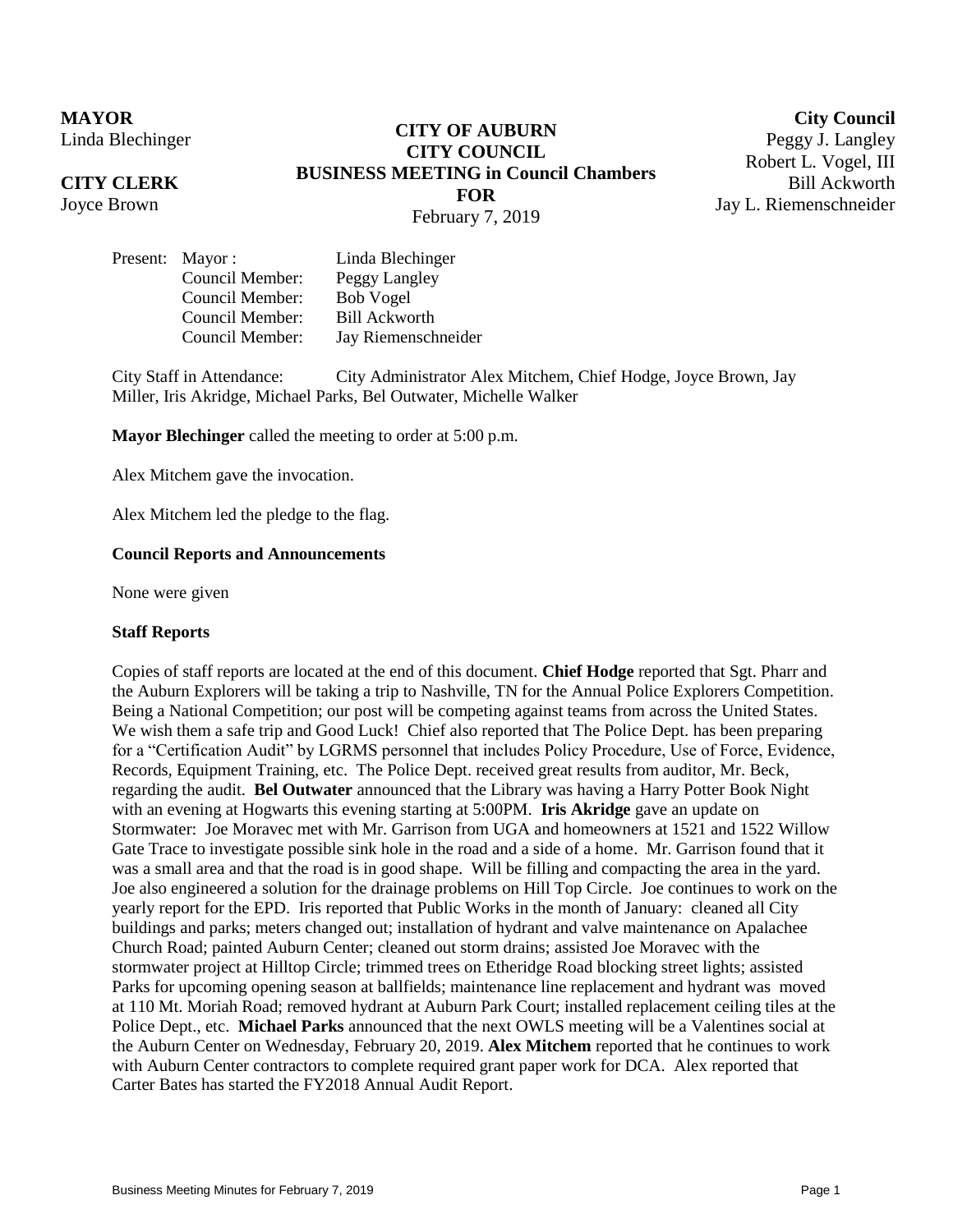The following staff reports were given: Police Department - Chief Hodge, Library - Bel Outwater, Public Works & Stormwater - Iris Akridge, Parks and Leisure - Michael Parks, Community Development Director - Jay Miller, City Clerk - Joyce Brown, Administration - Alex Mitchem

### Item: **Citizen Comments on Agenda Items**

**Mayor Blechinger** asked for any Citizens comments for items on tonight's agenda.

None were given

Item: **Consent Agenda**

**Mayor Blechinger** asked if any of the consent agenda items needed to be removed for further discussion

None were given

**Mayor Blechinger** asked for a motion to approve the Consent Agenda:

- a. January 3, 2019 Business Meeting Minutes
- b. January 17, 2019 Workshop Meeting Minutes
- c. College Street 3-Way Stop Sign
- d. Noise Ordinance
- e. Eagle Scout Project
- f. East Coast Pyrotechnics Contract

Motion: Made by **Council Member Vogel** to approve the Consent Agenda.

Seconded: By **Council Member Ackworth**.

**Mayor Blechinger** asked for any discussion. There was none.

Vote was taken with all members present voting yes.

**Citizen Comments: Mayor Blechinger** asked for any Citizens Comments.

- **Carlton Johnson** expressed concerns about the property located beside of his at Carter Road with the construction of houses, the double silt fencing, and the trucks hauling dirt without covers. Carlton questioned the zoning for the building of the houses. Carlton was also concerned about the water running down through his yard from the rain and wanted to know what could be done about it.
- **Alex Mitchem** let Carlton Johnson know that the property beside of his is zoned single family, so the contractors are working according to code.
- **Mayor Blechinger** let Carlton Johnson know that City Planner, Jay Miller, would meet with him after the meeting to answer his questions.
- **Mayor Blechinger** let Carlton Johnson know that he would need to meet with Public Works Director, Iris Akridge regarding the water running down through his yard from the rain.

**ADJOURN: Mayor Blechinger** asked for a motion to adjourn.